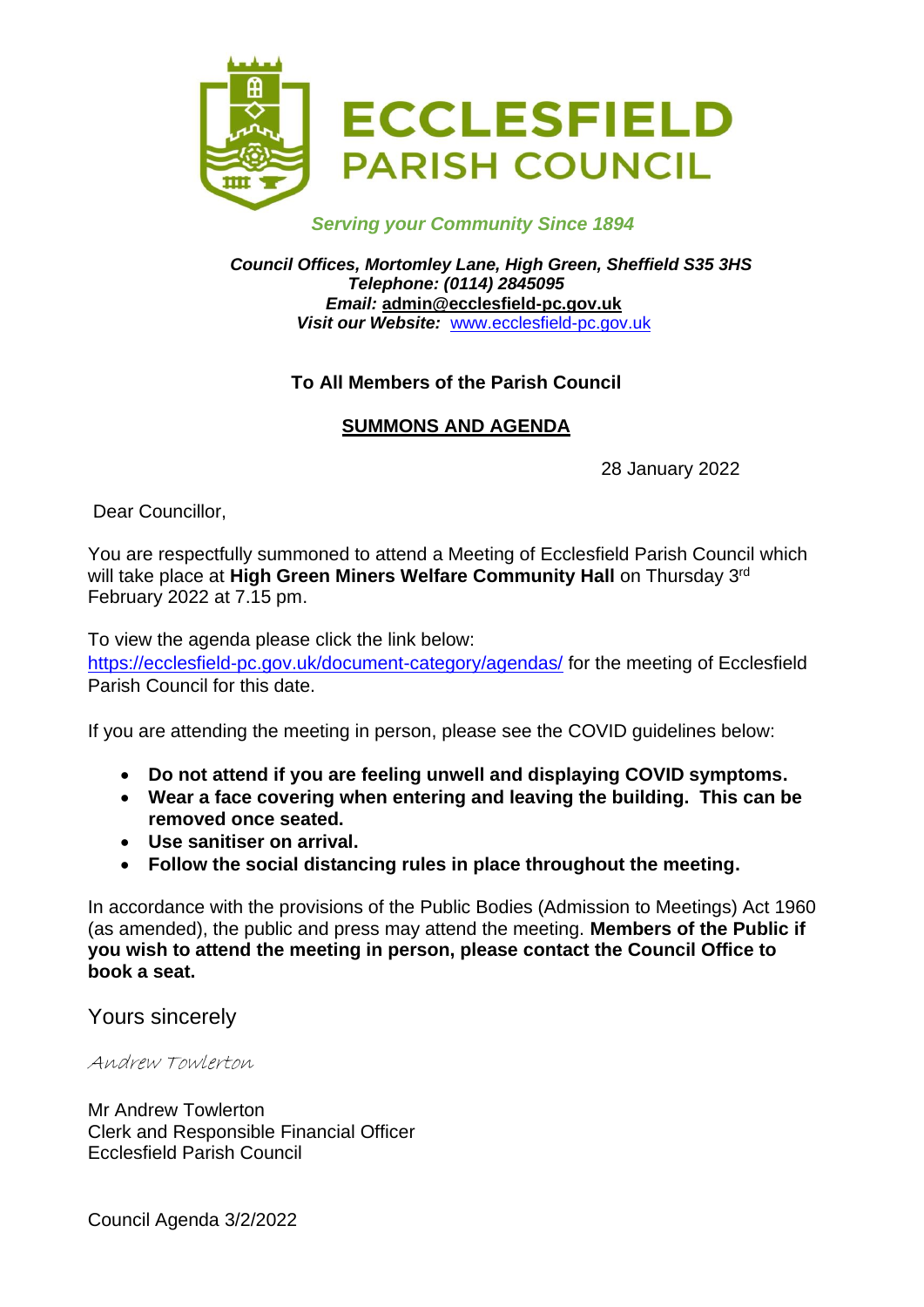**Please note that prior to the commencement of the formal meeting at 7.15 pm there will be a presentation by Michael Appleby on the Chapel Green Advice Centre.**

#### **Chairman's Announcement**

Prior to the commencement of the meeting, the Chairman will outline the procedure for this meeting to ensure that the meeting is effective, lawful, and safe including:

- Councillors must observe the Council's Code of Conduct during the meeting.
- Voting procedure.
- Councillors and members of the public to follow the COVID guidelines and wear a face covering when entering and leaving the building. This can be removed once seated.
- Public session and exclusion of the press and public procedures.
- Anyone wishing to record is asked to let the Chairman of the meeting know prior to the start of the meeting.
- All Councillors present are required to state their name prior to the commencement of the meeting

# **AGENDA**

#### **2021/177 (FC). Apologies and Reasons for Absence**

To note any apologies for absence. To approve any reasons for absence.

#### **2021/178 (FC). Declarations of Interest**

To consider any requests for dispensation.

To note any declarations of interests not already declared under the Council's Code of Conduct or Members Register of Disclosable Pecuniary Interests.

## **2021/179 (FC). Exclusion of Press and Public**

To consider the exclusion of the Press and Public in accordance with Public Bodies Admission to Meetings Act) 1960 Section 1 (2) (as amended) due to the confidential nature of the business to be transacted.

#### **2021/180 (FC). Public Participation Session**

To receive questions from members of the public under the direction of the Chairman and in accordance with the Council's Standing Orders (Standing Order 3 states that the public participation session will be for no more than 15 minutes and a member of the public shall not speak for more than 3 minutes).

Council Agenda 3/2/2022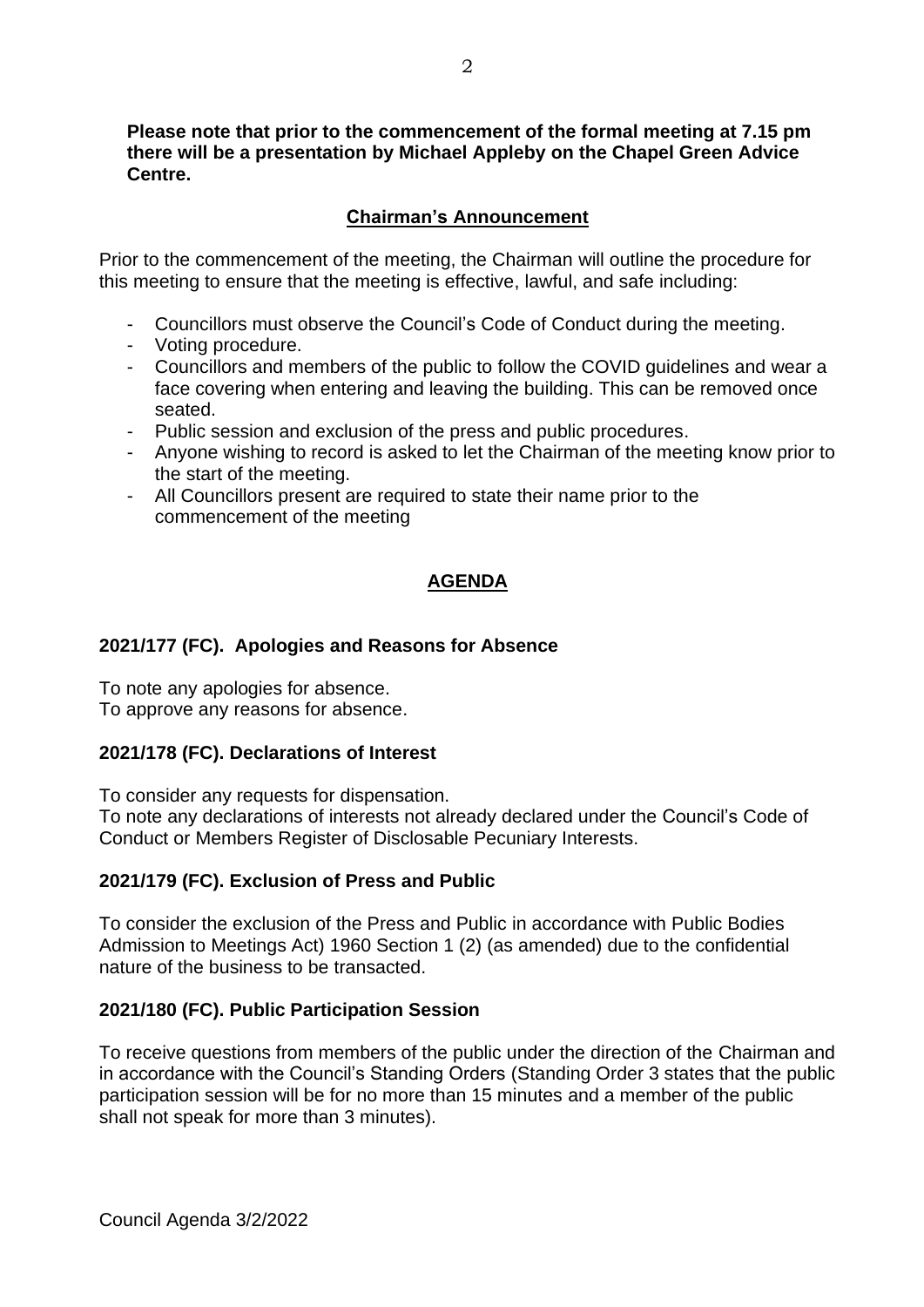Members of the public should please note that the Council reserves the right to respond in writing if any matter requires further research or consideration and that reports should be submitted in writing before the meeting so they can be dealt with under correspondence.

# **2021/181 (FC). To co-opt a Parish Councillor to fill the vacancy for Thorncliffe Ward**

The Council has a vacancy for a Councillor for Thorncliffe ward to be filled by co-option of a suitable person.

## **2021/182 (FC). Council Minutes**

To approve the Minutes of the meeting held on 13 January 2022 (attached as item 182a).

NB – All Councillors are requested to inform the Clerk of any amendments that they wish to be noted to the minutes prior to the meeting commencing.

## **2021/183 (FC). Environmental Planning Committee Minutes**

To approve the Minutes of the Environmental Planning Committee meeting held on 13 January 2022 (attached as item 183a)

To receive a verbal report from the Environmental Planning Delegated Powers Committee meeting held on the 27 January 2022.

NB – All Councillors are requested to inform the Clerk of any amendments that they wish to be noted to the minutes prior to the meeting commencing.

## **2021/184 (FC). Staffing Minutes**

To approve the Minutes and approve any recommendations requiring Council approval of the Staffing Committee meeting held on 20 January 2022 (attached as item 184a). Councillors attention is particularly drawn to the following items:

- That it is recommended to Council that quidance should be issued recommending that any member of staff who has come into contact with someone that has tested positive for COVID-19, but has not tested positive for COVID themself, should notify the Clerk immediately and they should work from home for at least five days - 2021/40 (SC).
- That it is recommended to Council that Good Vibes Only be commissioned to provide a half-day mental health awareness training session for councillors and staff based on their quotation of the 16 November 2021 - 2021/41 (SC).

NB – All Councillors are requested to inform the Clerk of any amendments that they wish to be noted to the minutes prior to the meeting commencing.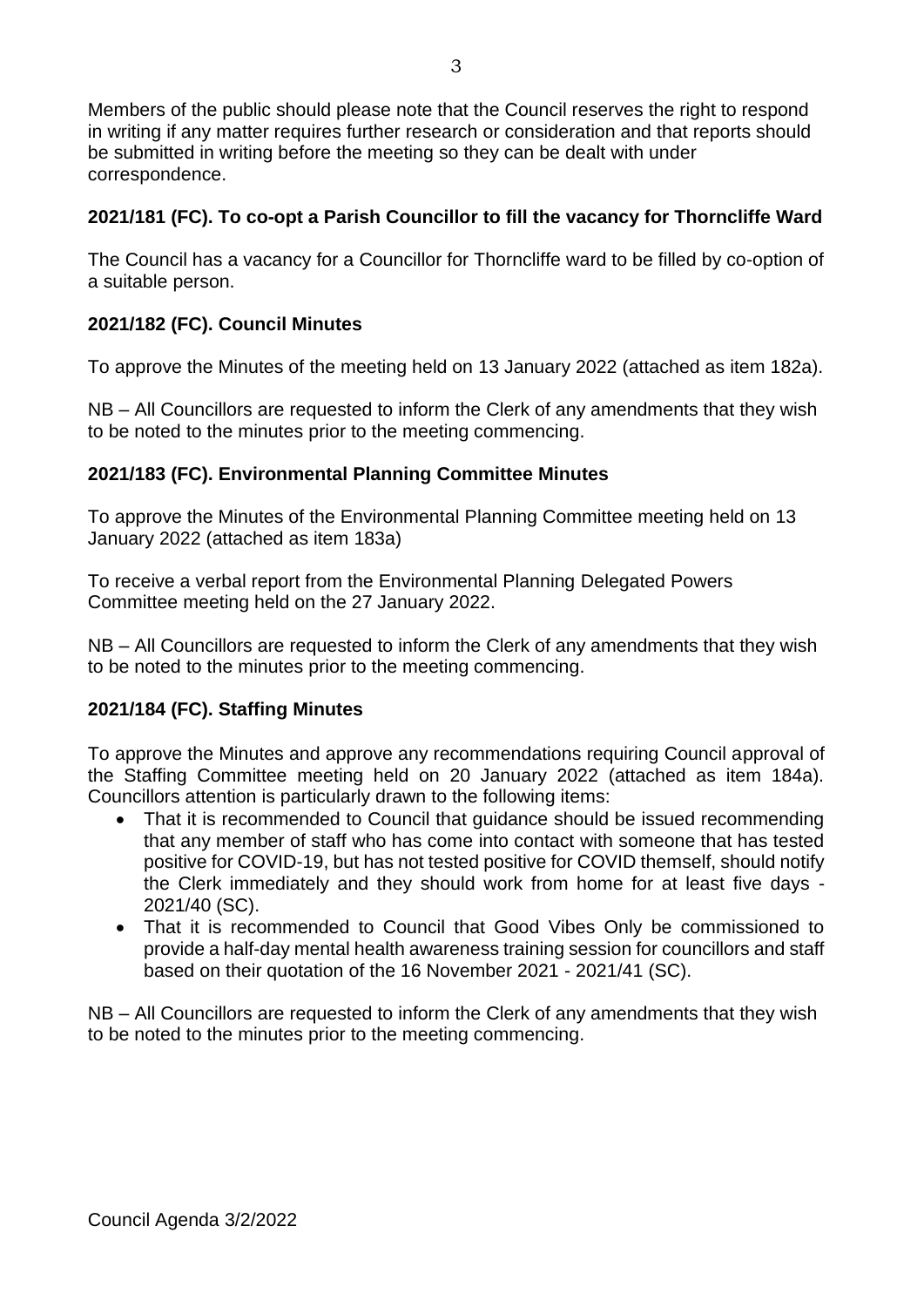## **2021/185 (FC). Finance and Premises Committee**

To receive a verbal report from the Finance and Premises Committee meeting held on 27 January 2022, including any recommendations to Council. Councillor's attention is particularly drawn to the following recommendations.

That it is recommended to Council:

- That South Yorkshire County Scout Council be granted an award of £1,500 towards a 20ft steel shipping container to store equipment and tools of which should come from the Ward Based Grants Programme (all five wards).
- That the High Green Community Shop be granted an award of £2,460.81 towards a community shop in High Green to provide goods affordable for members of the Public of which should come from the Covid Support and Recovery Fund.
- That Chapeltown Playgroup be granted an award of £500 towards the rent of the building for 20 sessions of which should come from the Covid Support and Recovery Fund.
- That Sheffield City Council be granted an award of £4,500 towards the cost of improvements to the Cart Road/Chambers View play area of which should come from the Community Infrastructure Levy.
- To appoint Diane Brown, Internal Auditor for the Parish Council's Year End Accounts 2021-22.

# **2021/186 (FC). Financial Matters**

To further discuss the Parish Council's bank accounts and consider next steps.

## **2021/187 (FC). Payments for Approval**

To consider the approval of the list of payments made between 11/1/2022 to 25**/**1/2022 (attached as item 187a).

## **2021/188 (FC). Target Hardening at Angram Bank**

To receive a progress report

## **2021/189 (FC). Covid Pandemic**

To receive a progress report.

## **2021/190 (FC). Correspondence**

YLCA White Rose, YLCA Training programme and VAS Health and Wellbeing: Opportunities & Update

NB – Copies can be provided to Councillors, where appropriate, by request.

## **2021/191 (FC). Date and Time of Future Meetings:**

Environmental Planning Delegated Powers Meeting is scheduled for Thursday 17th February 2022 at 6.30 pm.